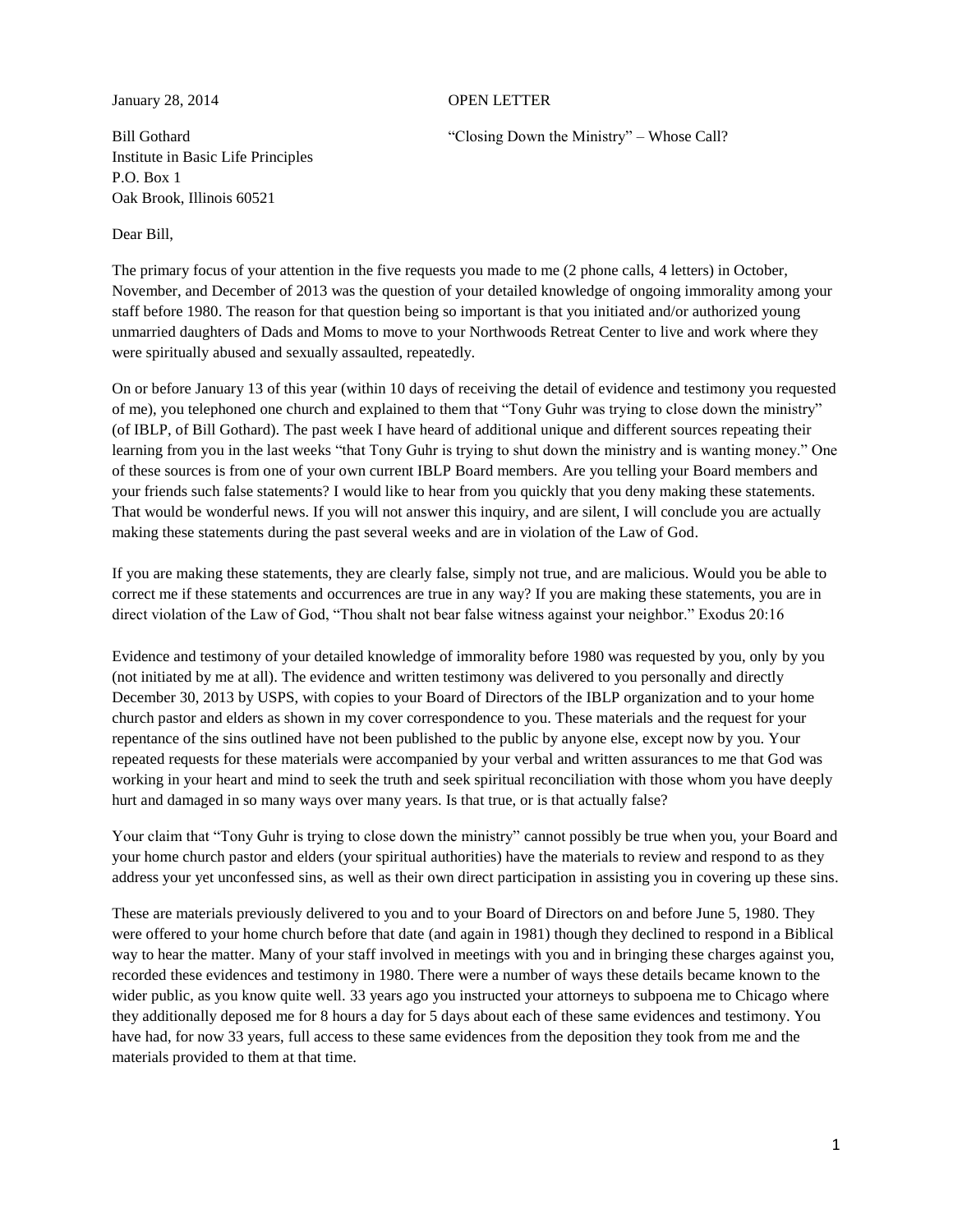As of this date, now 30 days after you have received these evidences and testimony a third time, you have not offered any denial of even one of these details of evidence and testimonies which illustrate the charges standing against your qualification as a trusted minister of the Gospel of Jesus Christ.

# **Whose Call Is It?**

As clearly stated in the materials mailed to you, along with the several letters I have delivered to you over the last several weeks, I have invited you to clearly and fully acknowledge the wrong, the iniquity of your sins, which unconfessed leave you in violation of many of the Biblical qualifications required for an overseer, a minister, a Teacher of the Gospel of Jesus Christ. I and many others are praying that God would grant to you genuine repentance and godly sorrow for your many sins and continued wickedness in repeating and covering your sins. The eternal impact of your responsibility is specifically and only your call to make.

If you peradventure are not granted repentance by God (II Timothy 2:24-26), it is God's call and instruction that the fact of your continual sinning examined without partiality to your high position (I Timothy 5:17-25) is to simply be made public to the church (Matt. 18:17-18) so that others may be warned and be made fearful of sinning (I Tim. 5:20).

The "call to close down the ministry" is between only two, you and God.

I have suggested several times to you, your organization Board and to your home church, that if you would prefer, a hearing by a Council of select men could be called for to examine carefully each charge against you with each testimony and evidence to confirm if they are each true or false. If you and your Board are confident these charges are entirely false, why would you not quickly embrace this approach for clearing your name once and for all? There are many pastors and leaders in the church of Jesus Christ that would be glad to support such a hearing by the establishment of a Council called together for this purpose. That would be Biblical and the outcome of the considerations by such a Council representation of church and ministry leaders would publically demonstrate that it was not controlled by me or any other person you might invent as an imagined enemy of your personal ministry.

I have also proposed on several occasions my sincere belief and understanding of the Scriptures that if you would invite God to deal fully with your sin, and honestly review the doctrinal confusion, the church of Jesus Christ in America, Africa, Asia and elsewhere would be great helped by your obedience to Christ. The wider church of Christ is in great need of a clear presentation by a clean vessel of honor regarding the grace of God through faith so that the promises of God can be relied upon as guaranteed and certain, without reference to one's own efforts and works to obtain salvation or sanctification. I have recently written to the church you contacted, stating…

*"I can actually see clearly how he can expand his ministry to the church in America and develop a powerful set of messages for spiritual growth that would have little equal. While he is considered by so many to be fully disqualified from being a minister (by bad behavior and contrary doctrines), I see some very specific ways for him to launch the most powerful part of his message and ministry that would have NO comparison to the last 40 years."*

Have I become your enemy by telling you the truth?

It seems to me that to the extent your teaching materials are based on the Law, and the commandments, wisdom and precepts of man (a man, you), those teachings will by God's decree, lead to death. There can be no life in them by God's design. The fruit of those efforts and that source of content will predictably produce the nasty outcomes, confusion, conflict, complaints and the very virus of death that they are, no matter how splendid the presentation and powerful the illustration. God will have it no other way. This can be illustrated with this question that begs a clear answer: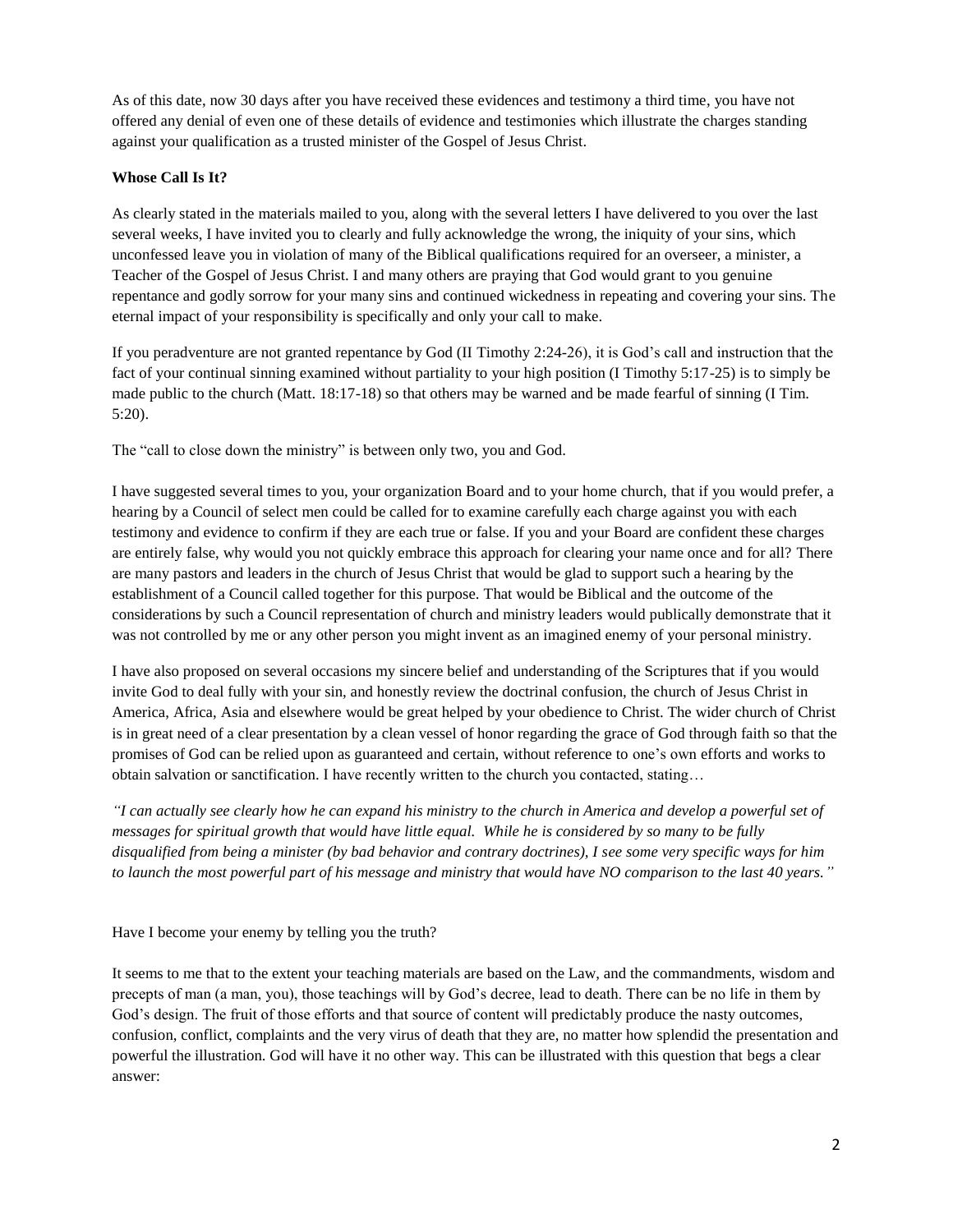# **Why would wonderful Christian women, trained by Bill Gothard, fail to cry out when sexually abused over so many years?**

The Law is specific (Deuteronomy 22) that if a man seizes a girl/woman who is unmarried, if she does not cry out, she shares in the guilt with the man of this immorality.

The Law also provides for protection of the girl who has been seized if "she is engaged." In that case "you shall do nothing to the girl, there is no sin in the girl worthy of death…"

It seems that some argument could be made that some (if not all) of the unmarried women on your staff that became involved in immorality with you, your brother and with others, had "no sin worthy of death" and that only you and your brother are left to share the guilt. Many of the women interviewed commented that your words, abundant special and valuable personal gifts, intimate touching and times alone with you, and intimations from you they were "special" persuaded them you were fully "engaging" with them with all the hopes of marriage.

The question must be asked. Why did these women not "cry out" when they were being spiritually abused, when they were being sexually abused? Why did these women not dial 911 and call in the civil authorities. Why did these women not contact you and plead with you to do something about the sexual assaults ongoing by your brother?

From careful interviews with these women, several arguments become clear.

- 1. You taught them chain of command, your version of how they must respond to the authorities in your life. You made it clear that you personally were their chain of command in God's grand plan, that you were their umbrella of protection. They and their immediate commander(s) were you and your brother. With at least some you specifically communicated with the Dads of these daughters to transfer his authority and protection over to you. With at least some you offered to "be their Abraham and select their husbands for them."
- 2. You taught them to give up their personal rights. You persuaded them they no longer had rights to their own insight and understandings from Scripture, convictions about what is right and wrong, with no longer any rights to their privacy and eventually their own bodies.
- 3. You taught them Design, that God is not finished with them yet, and that God chisels and works on their lives through their authorities. And you were very clear that you were their spiritual authorities and that your brother was their new work related authority. You taught these women and you specifically asked each of these women to obey their new authority in your brother when you chose to move them to work and live in a remote location with your brother.
- 4. You taught them to deal with hurts and bitterness by putting on them the responsibility of forgiving those who had offended and hurt them. To extend this teaching and placing the burden on these women to forgive 7 x 70 to repeated spiritual and sexual abuse in the environment you created and maintained. This clearly seems contrary to the teachings of Jesus Christ.
- 5. You taught them the wickedness of "giving an evil report" about someone to another and by that teaching restricted them to taking the offenses against them first to the one spiritually and sexually abusing them. When they did fearfully bring the reports and details of ongoing immorality to you, they quickly realized you were not interested and you did nothing to remove the problem year after year.

Can you explain to the world why you do not train young women to call 911 when being sexually abused? Why did you not call 911? The 911 and related authorities are God's ordained authorities and are "ministers of God, an avenger who brings wrath on the one who practices evil." Romans 13:1-5. "Those